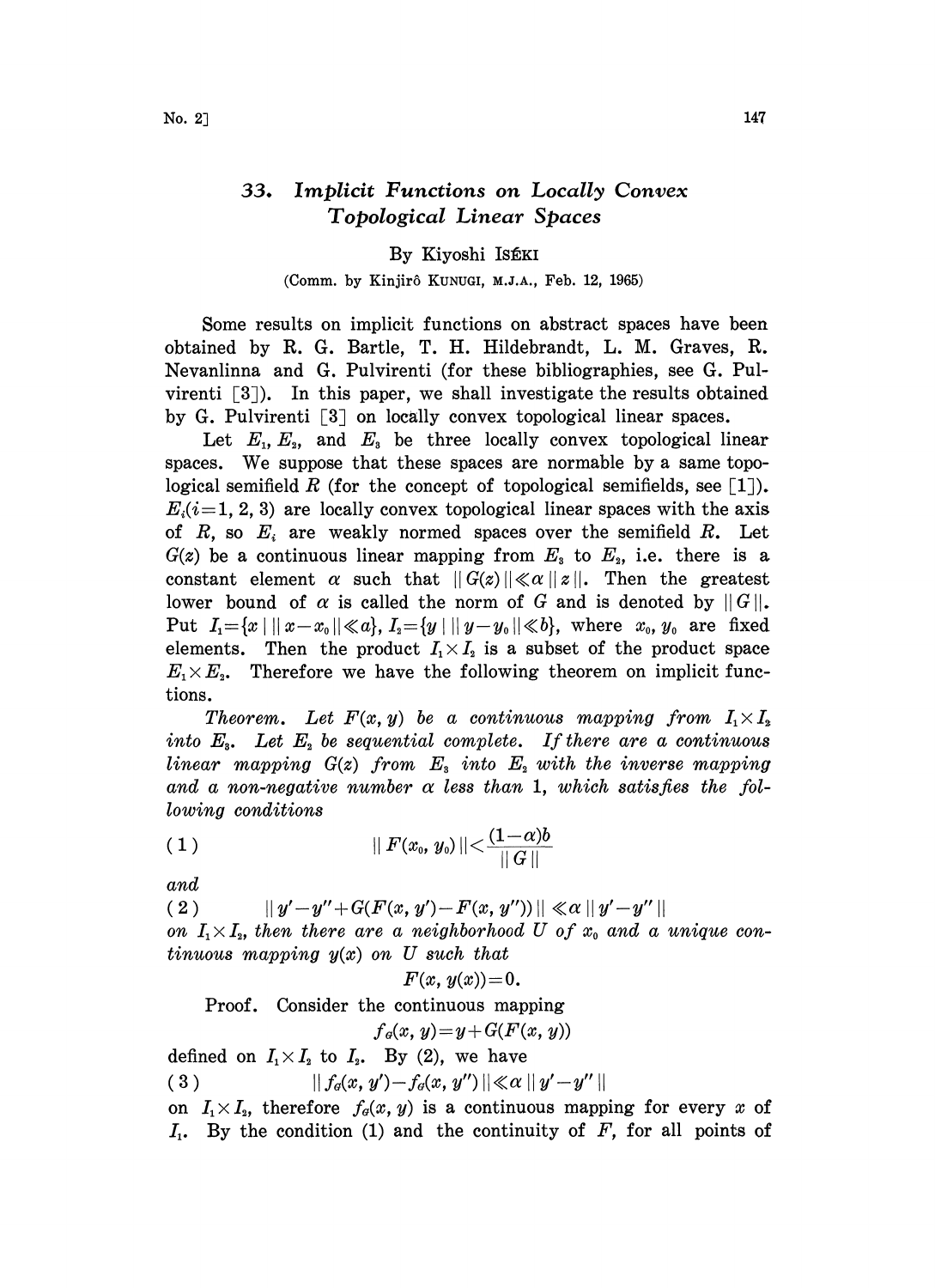some neighborhood U of  $x_0$ ,

$$
|| F(x, y_o)|| \ll \frac{(1-\alpha)b}{||G||},
$$

and, by the continuity of G,

$$
|| G(F(x, y)) || \ll || G || || F(x, y) ||.
$$

Hence we have

$$
|| f_a(x, y_0) - y_0 || \ll (1 - \alpha)b.
$$

We define the sequence  $\{y_n(x)\}\;$  by

$$
y_1(x) = f_d(x, y_0),
$$
  
\n
$$
y_{n+1}(x) = f_d(x, y_n(x)).
$$
  $(n=1, 2, \cdots).$ 

Then

$$
||\text{ }y_{{\scriptscriptstyle 1}}\!(x)\!-\!y_{{\scriptscriptstyle 0}}\!||\!=\!||\text{ }f_{{\scriptscriptstyle 0}}\!(x,\text{ }y_{{\scriptscriptstyle 0}})\!-\!y_{{\scriptscriptstyle 0}}\!||\!\ll\! (1\!-\!\alpha)b\!\ll\!b
$$

on U. Suppose  $||y_n(x)-y_0|| \ll b$ , then

$$
||y_{n+1}(x)-y_0|| \ll ||f_o(x, y_n(x))-f_o(x, y_0)||
$$

 $+ \left\| \left. f_a(x, y_\text{\tiny 0}) \!-\! y_\text{\tiny 0} \right. \right\| \!\ll\! \alpha \!\!\parallel\! y_\text{\tiny n}(x) \!-\! y_\text{\tiny 0} \!\parallel\! \left. + (1 \!-\! \alpha) b \!\ll\! b$  .

for  $n=1, 2, \dots$ . On the other hand, since  $f_q(x, y)$  is a contraction mapping,  $\{y_n(x)\}\$ has a unique limit function  $y(x)$ . Therefore  $||y(x)-y_0|| \ll b$ on  $U$ , and by the continuity of  $f$ ,

$$
y(x)=f_a(x, y(x)).
$$

This shows  $G(F(x, y(x)))=0$ .  $G(z)$  has the inverse, so we have  $F(x, y(x)) = 0$ . For two elements  $x, x' \in U$ ,

$$
|| y(x) - y(x') || = || f_{\theta}(x, y(x)) - f_{\theta}(x, y(x')) || + || G(F(x, y(x)) - G(F(x', y(x')) || \n< || f_{\theta}(x, y(x)) - f_{\theta}(x, y(x')) || + || G || || F(x, y(x)) - F(x', y(x')) ||.
$$

Hence we have

$$
|| y(x)-y(x') || \ll \alpha || y(x)-y(x') ||+ || G || || F(x, y(x))-F(x', y(x')) ||.
$$

Therefore,

$$
|| y(x)-y(x') || \ll \frac{||G||}{1-\alpha} || F(x, y(x))-F(x', y(x')) ||.
$$

This show that  $y(x)$  is continuous on U. This completes the proof.

If we put  $F(x, y)=f(y)-x$  in Theorem, then we have the following result:

Corollary. Let  $f(y)$  be a continuous mapping on  $I<sub>2</sub>$  to  $I<sub>1</sub>$ . If there are a continuous linear mapping  $G(x)$  on  $E_1$  to  $E_2$  and  $0 \leq \alpha < 1$  satisfying

$$
|| f(y_0)\!-\!x_0\,||\!\ll\!\frac{(1\!-\!\alpha)b}{||\,G\,||}
$$

and

$$
|||y'-y''+G(f(y')-f(y''))|| \ll \alpha ||y'-y''||
$$

and<br>  $||y'-y''+G(f(y')-f(y''))|| \ll \alpha ||y'-y''||$ <br>
on I<sub>2</sub>, then there are a neighborhood U of  $x_0$  and a uuique continuous mapping  $y(x)$  on U such that  $f(y(x)) = x$  on U.

$$
148 \t\t\t K. Iséki \t\t\t [Vol. 41,
$$